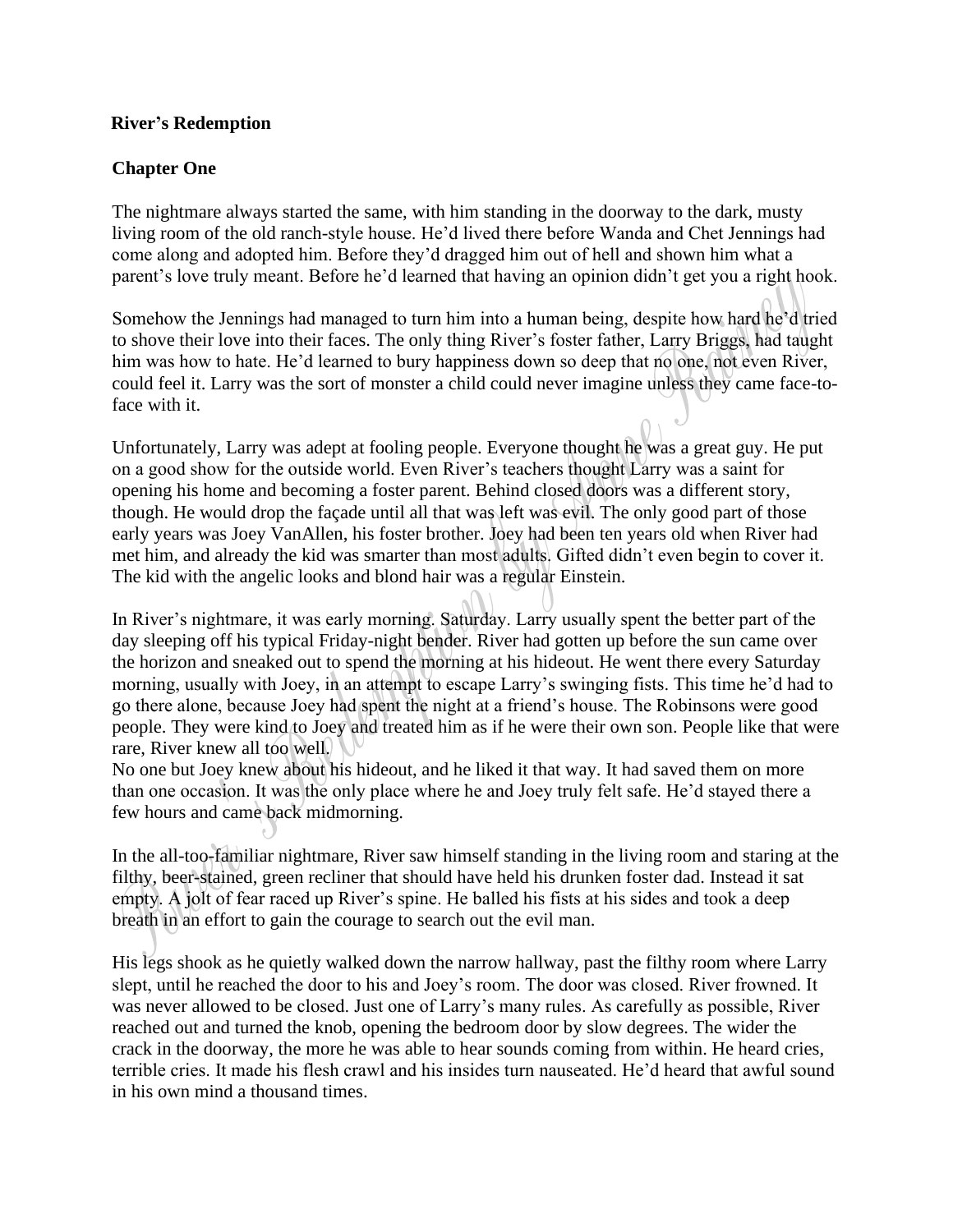At ten years old, River had eyes that told of things no boy that age should know. From the outside, he would seem to be an average, if somewhat depressed and introverted, kid. His eyes told a different story. On the inside, River felt lifeless, hollowed out by the misery and depravity inflicted on him by Larry.

He quietly stepped into the room and saw a scene that would be etched into his brain and play out in his nightmares over and over for years to come.

Larry Briggs, in all his evil and maniacal drunkenness, mounted on top of Joey. Bruises marred his foster brother's fair, angelic face and blood slowly trickled out of his mouth, only to go unchecked down the side of his jaw. Joey's eyes, the same blue eyes that once held life and joy, were now vacant. River knew that Joey had retreated into his own private world, where no one could hurt him and all was right with life. The last shred of River's humanity cracked, destroying the little bit of rationality he had clung to for so long. A thick, black hate coated his mind. He had thought that as long as Larry kept away from Joey, it would be okay. River could handle putting up with the abuse, at least until he found the means to escape and take Joey with him. But seeing his sweet and innocent ten-year-old foster brother being treated so cruelly was more than River could take.

Knocking. Loud and persistent. It yanked River out of the nightmare, and he shot upward in bed. Sweat soaked his sheets and hair. His heart raced, and he had to force the nausea down. The memories always made him physically ill. Just once he wished he could sleep in peace. He didn't think one night was too much to ask.

"Christ," he muttered. Another series of thumps came from the front of his apartment. River sat upright and twisted around so he could read the neon-green display on his alarm clock. Five o'clock on a Friday morning? "What the hell?"

He hoped nothing was wrong. His mother's smiling face popped into his head, and a jolt of concern had him fully alert in seconds. Several months back, she'd suffered a mild heart attack, and it had scared River the way nothing else could. She'd recovered, though. Even taken up yoga and started eating healthier. She was out of the woods now, right?

Wanda Jennings meant the world to him. She and his adoptive father had taken River and his four brothers from foster care and given them a home to be proud of and the kind of love River had never before known. Two years ago, a massive stroke had taken his dad away. River still missed hearing the sound of his deep voice and his powerful arms wrapping him up in one of his characteristic bear hugs.

He stood and slipped into a pair of black pajama pants and strode from the room. As he approached the front door, River stopped and looked through the peep hole. Reilly, his twin, stood with his hands in the front pockets of his old, worn jeans, a worried look creasing his brow. Reilly and River were mirror images of each other with their pale green eyes, shaggy black hair and six-foot-four frames. The only difference, most folks would say, was River's constant scowl.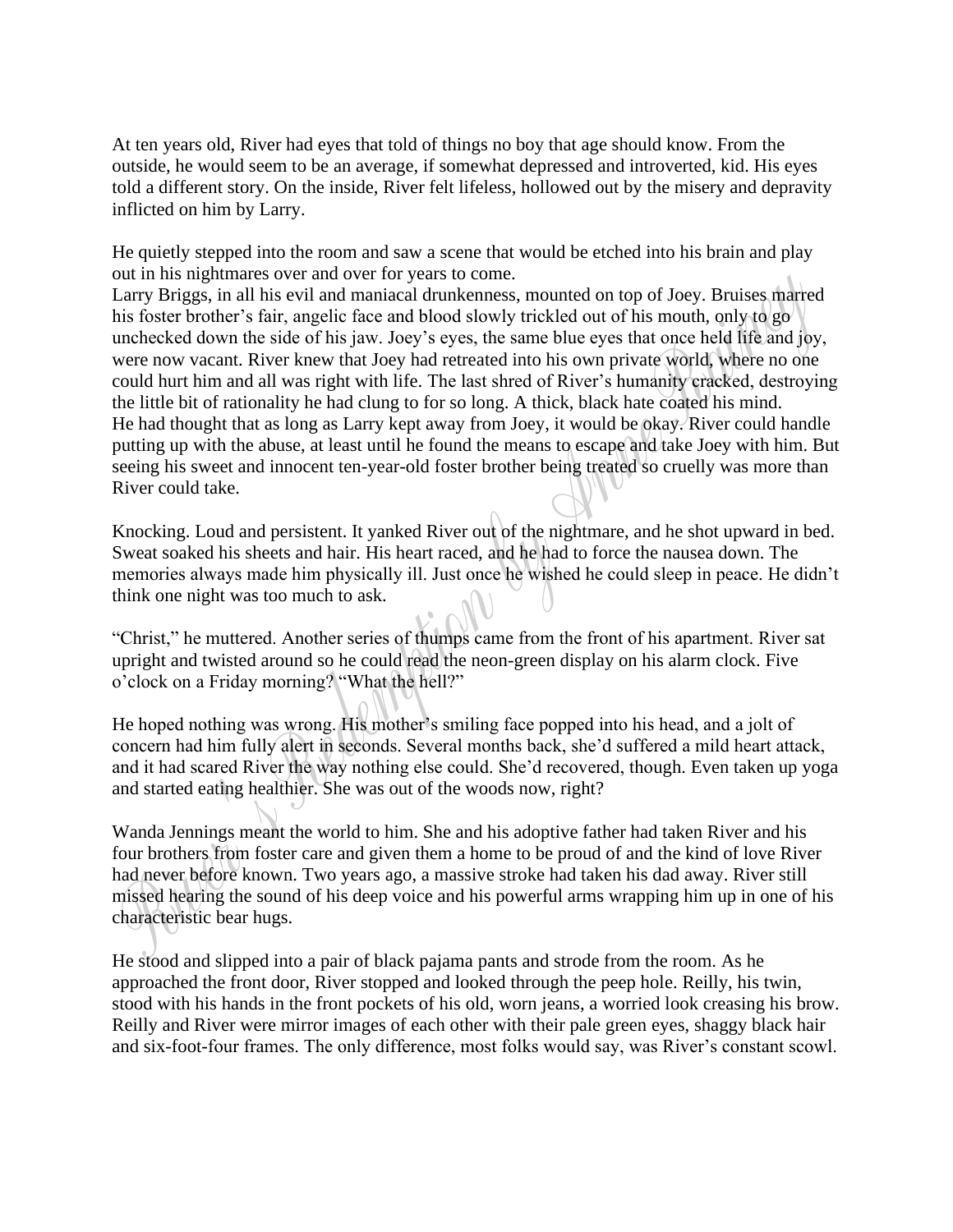When River saw his brother's customary smile replaced by a frown, his anxiety level ratcheted up a few notches.

"Open up, bright eyes," Reilly called out.

River jerked open the door and let Reilly step around him before he muttered, "It's five in the morning. Something's wrong."

"It's Jeanette," Reilly said as he shoved a hand through his hair.

The name sent River's heart into full throttle. Jeanette had been his closest friend since high school, and she was the only woman who managed to put up with his shit. The thought of losing her brought his nausea back tenfold.

River knew Jeanette had it in her head to take their friendship to a more intimate level. She'd had a crush on him for years. He wasn't blind. And he'd be a lying ass if he didn't admit to feeling a rush of desire for her whenever her name was mentioned. River had fantasized more than once about that lean body and subtle curves. Her sexy, long, dark hair always made him want to reach out and stroke it. The sweet package was only part of the appeal. Jeanette was gutsy and gave as good as she got.

But she was also too innocent. She deserved someone whole, someone who hadn't been to hell and back. Touching her would be wrong on every level. He knew it. He'd tried to make her understand how wrong he was for her, but she'd always refused to listen to reason. Still, River knew better than to fuck up the one good relationship he had going in his life.

"What happened?" he asked as he quickly moved to the kitchen to grab his keys and cell phone off the counter. He mentally prepared himself for the worst.

"She was mugged outside of the Dawg Pit," Reilly replied. "She's okay, nothing broken. Just got banged up a bit. She's more angry than anything, to tell the truth."

"She in the hospital?" River frowned. "And what the hell was she doing at that end of town? There isn't anything but meth labs and felons out that way."

"No, she's at home." Reilly sighed. "And you aren't going to like her reason for being at the Dawg Pit any more than I did."

Reilly and Jeanette had always been close, but lately River had noticed her confiding more and more in Reilly. And it was starting to piss him off. "Spit it out."

"She's working there."

No way could he have heard right. "At the Dawg Pit? What the fuck, Reilly? The place is a dump."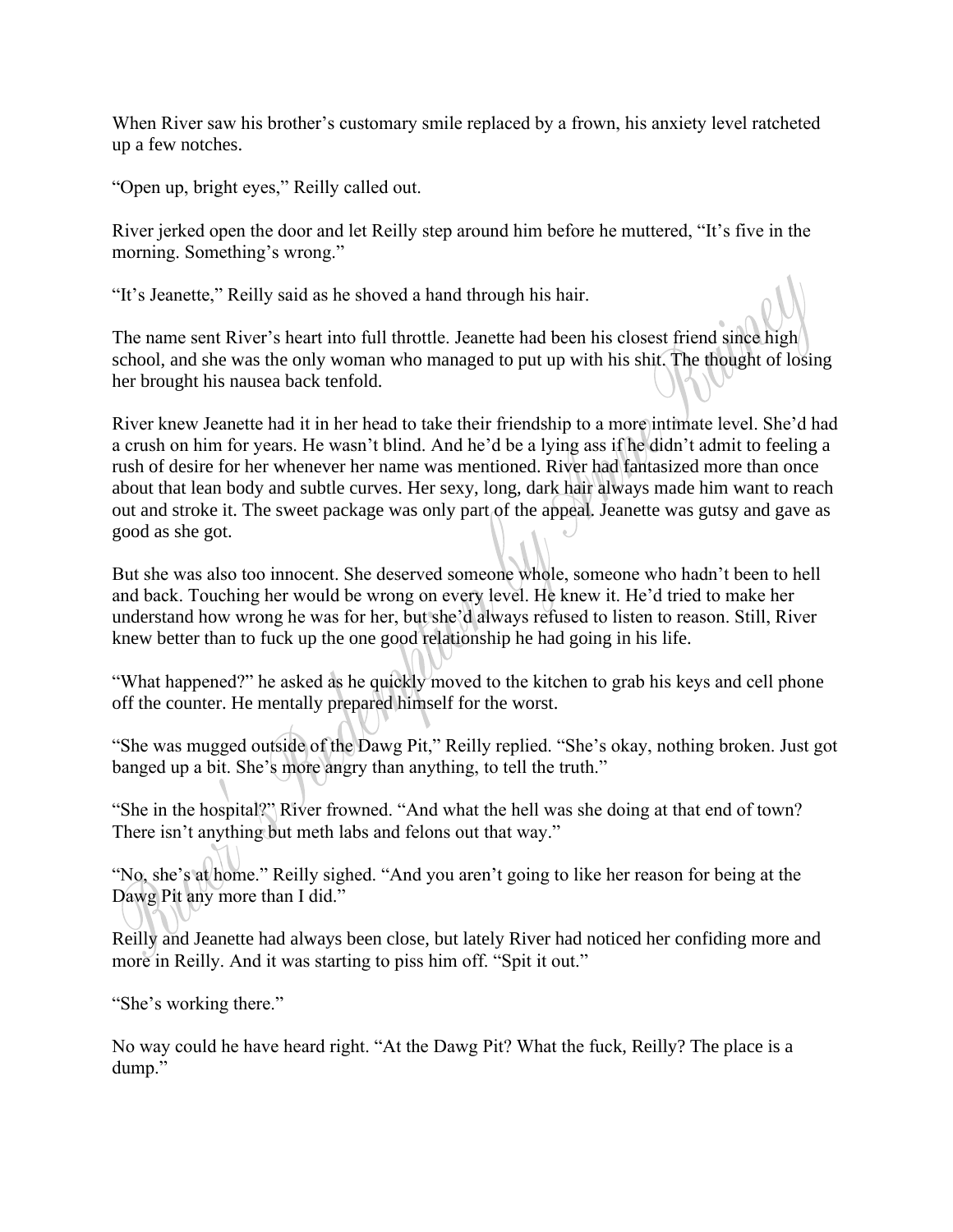His brother held out both hands. "Hell, I didn't know either. I just found out tonight. She said she needs the money for college." He shook his head. "Can you believe that?"

Jeanette was working on a law degree. When she wasn't in class, she was studying. It was a tough schedule, and River couldn't be more proud of her.

"Then why didn't she come to us for money? Or she could've worked at the Blackwater if she'd wanted a job. Either is preferable to that shithole." They would make room for her at the family restaurant they'd all worked so hard to save after their father's death. Jeanette had only to ask.

"Jeanette has pride in spades," Reilly replied, bringing River back to the current problem. "No way would she ask for a handout."

"It's not a handout," River grumbled as he headed for the door. "She's practically family, and she knows it."

Reilly caught up to him. "If you value your private parts, please don't tell her you have nothing but brotherly love for her. That's too cruel, and you know it."

River ignored him and took hold of the doorknob. Reilly slammed a palm against the wood surface of the door as if to stop him from going to her. He'd have better luck stopping a Mack truck.

"Where are you going?"

"To see Jeanette," he bit out. "Where else?"

"You can't." Reilly's voice softened. "It's not even light out yet. Let her sleep before you start lecturing her. She's had a long night, River."

River saw red. "And you've been right by her side, haven't you?"

River knew it was guilt that caused his brother to look away. Hell, he knew the look too well. They were twins, after all. "She called me from the police station, needing a ride," Reilly said. He'd know nothing short of full disclosure would appease River.

The words pierced his heart. "Why didn't she call me? She can always come to me. She knows that." $\bullet$ 

Reilly cleared his throat. "Um, she's still not over the incident."

The incident that Reilly referred to had taken place months ago. Jeanette had walked in on River having sex with...Holly, he thought was the woman's name. A curvy redhead and the exact opposite of Jeanette. They'd been on the couch, naked. Jeanette had used the key he'd given her years ago and let herself in. When she saw the two of them together, she'd lost it. He was a jerk, she'd shouted. She was through being his friend. At first, River had thought Jeanette would get over it. She could never stay mad at him for long. But this time was different. She was pulling away from him more and more every day. He could feel it. The fact that she'd called Reilly after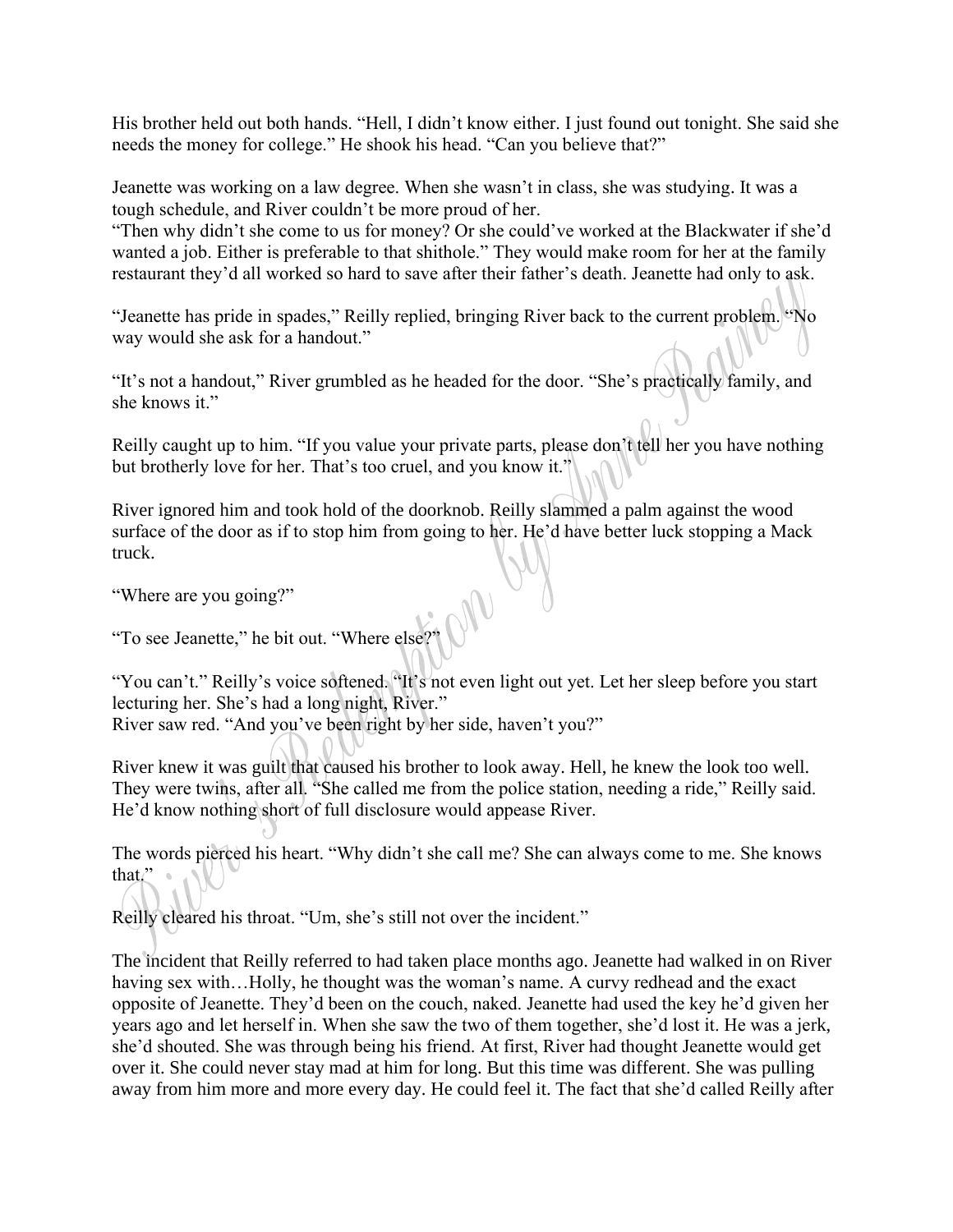having been mugged was proof. She'd needed a friend tonight, and she hadn't chosen him. His gut churned at the thought.

River couldn't figure out why Jeanette was still so pissed off about seeing him with another woman. He'd always been very careful to keep his relationship with Jeanette strictly platonic. And even though she'd always had a crush on him, and he'd had some scorching fantasies about her, Jeanette had seemed content to keep it just friends. Sex would screw everything up; he knew it in his bones. But things were changing between them, and River didn't like it.

"I'm not just going to twiddle my thumbs while she's in need," River ground out, hating the sense of helplessness riding him.

"Yes, you are," Reilly said as he headed for the kitchen. "Because right now she needs rest more than anything else. And if you go over there all riled up, rest will be the last thing she gets."

"Fine, but to hell if I'm waiting around until she graces me with her presence. I'll be in my sixties by then." He sighed. "I'll give her until noon; then I'm going over there whether she likes it or not."

"Whatever." Reilly rubbed a palm over his face. "In the meantime, you got any coffee around here? I need it bad. I think I used the last of my energy reserves making the trip over here."

River headed for the cabinet next to the refrigerator and took out a can of Italian roast. "Shouldn't you be sleeping too? And where's your better half and those handsome twin babies of yours?"

"Lucy is where I should be—asleep." A sappy grin spread across his brother's face. "The twins are just now beginning to sleep through the night, so she tries to catch as many Z's as she can."

River felt instantly guilty for keeping his brother from his family. Reilly had met the woman of his dreams. Not long after, she'd ended up pregnant with twin boys. River had never seen his brother so happy and content. He envied him that happiness sometimes. He wondered what it would be like to wake up rested and smiling every day. To have a woman and children who thought you hung the moon. River didn't think that sort of happy-ever-after was in the cards for him.

"Go home, bro. You don't need to stick around."

He snorted. "The minute I leave, you'll be out the door and on your way to Jeanette's apartment, and we both know it."

Truer words were never spoken. As he put the coffee on, River watched his brother slump into a chair at the table. He'd been up all night, and he was exhausted. Reilly had been doing River's job, taking care of Jeanette. Even though it stuck in his craw to have his brother doing what he so badly ached to do, he was glad Jeanette hadn't been alone. She would never be alone, not as long as he drew breath.